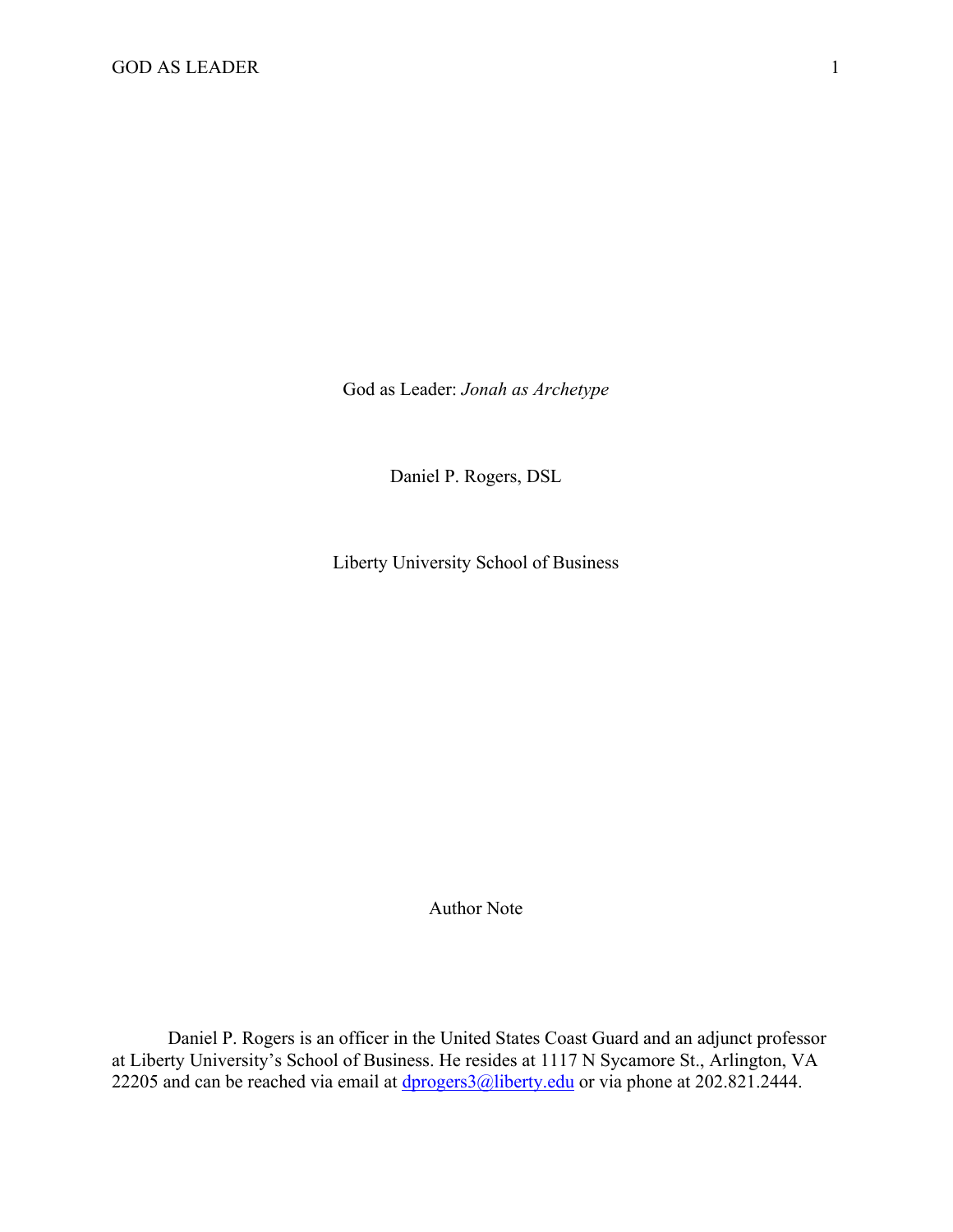# **Abstract**

In the study of leadership, we often find ourselves struggling for context. The book of Jonah gives us context. It shows us God as a leader and Jonah as an imperfect follower—an archetype for the rest of us supposed leaders in greater society. It also makes the connection between task and relationship. In Jonah, relationship comes first, then responsibility. Yet the responsibility is not simply accomplished. It comes instead through the word, initial rejection, turmoil, sacrifice, testimony to God, reiteration of responsibility, task accomplishment without heart commitment, then finally mercy from God in revealing self-pity without other-pity. Finally, leadership implications are drawn. The central message of Jonah is "Salvation Belongs to the Lord:" His glory will be maximized; His plan will be accomplished; and He is in the lead. Will you serve?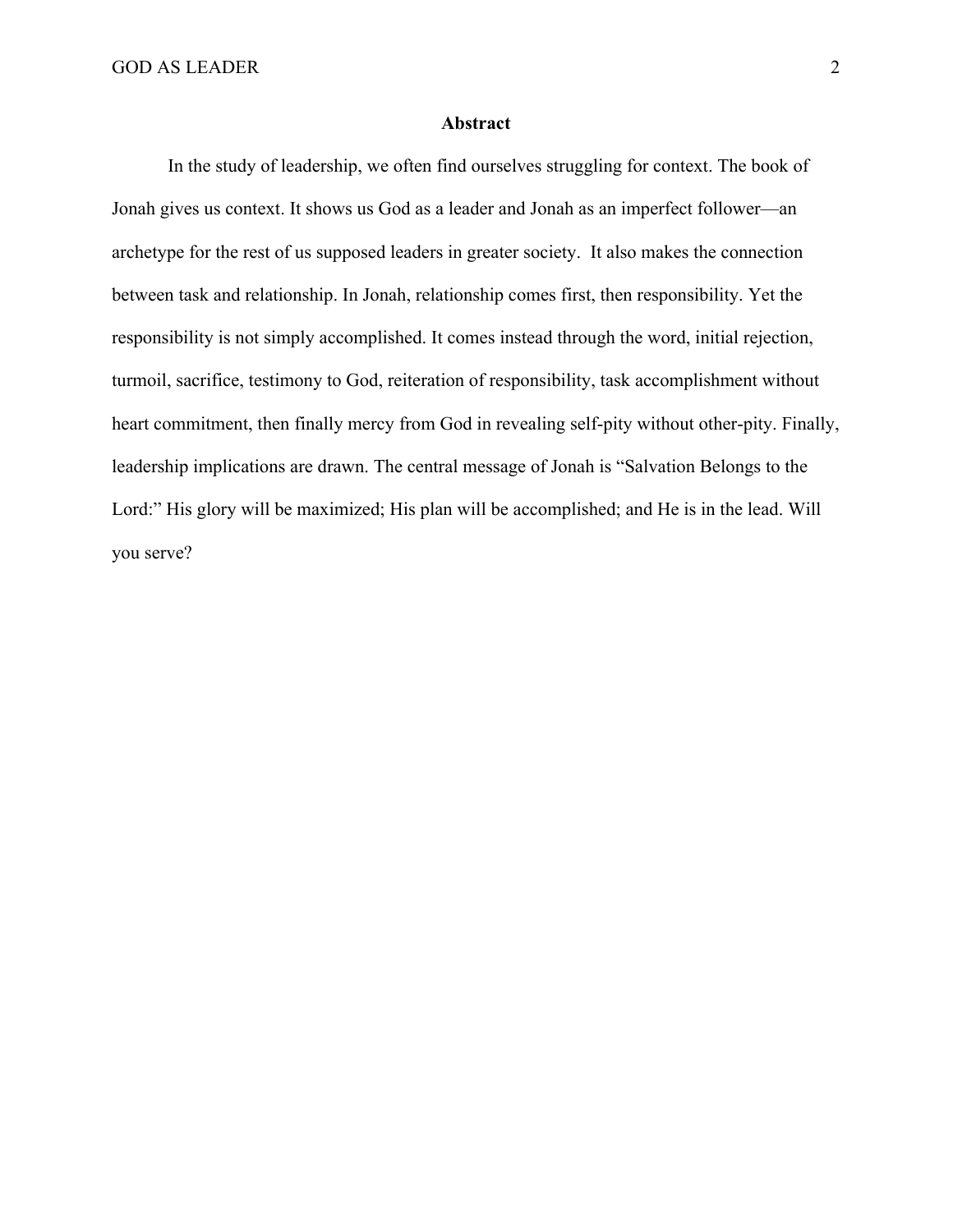#### **Leadership in Context**

Part of the difficulty with leadership is that it requires context. How much is up for debate. On the continuum, one extreme is that leadership is completely contextual—that apart from context, leadership loses its meaning. At the other extreme, leadership is universal meaning that the study of leadership has components applicable without regard to context. To illustrate the tension, I will use an example from the life of John Adams, the second U.S. President.

When John Adams took office, there was no precedent on what to do with the Cabinet (Secretary of State, Secretary of the Treasury, Secretary of War, and Attorney General). He decided to keep George Washington's Cabinet. McCullough (2001) describes the Cabinet, "None were of outstanding ability, but all were Federalists, and [Secretary of the Treasury] Wolcott and [Secretary of War] McHenry, like Secretary of State Pickering, were extreme Federalists, or High Federalists. They belonged to the ardently anti-French, pro-British wing of the party who considered [former Secretary of the Treasury] Alexander Hamilton their leader, and because of this, and the fact that they had served in the Washington cabinet, they were inclined to look down on John Adams" (p. 472). Considering the context of this situation, John Adams was, according to the constitution, the leader in this administration. He was often undermined by his Cabinet and just as often blamed for their decisions.

From a "leadership is universal" perspective, we could just as clearly construct an argument that President Adams was not the leader. Hamilton showed a willingness to direct the Cabinet from outside the administration and the Cabinet willingly followed that direction.

As Christians, we too, must struggle with context even as we seek to find universal truth within the study of leadership. Malphurs (2003) says, "It is possible for the leaders of a ministry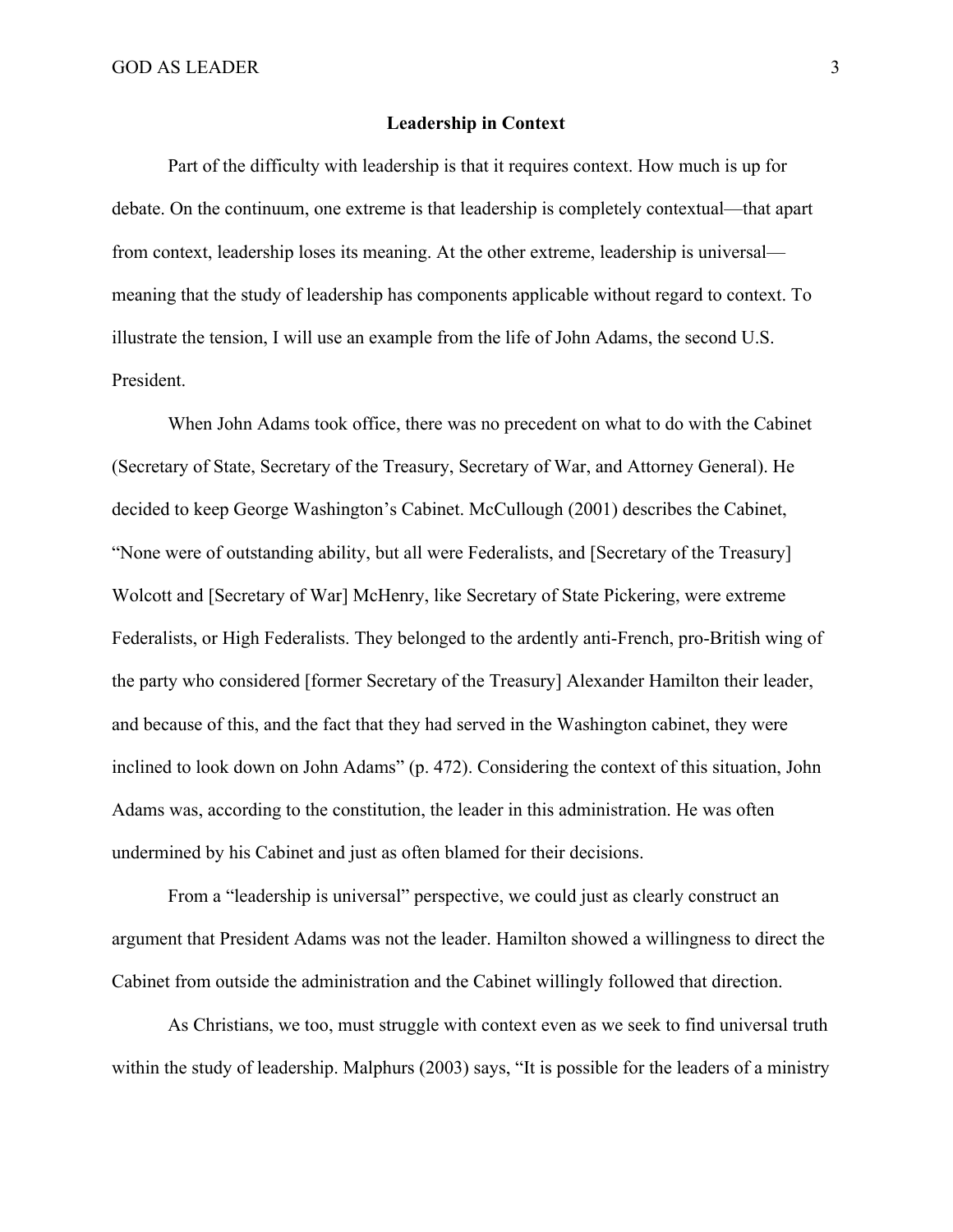to select and develop a vision, based on a set of values that their constituency does not share. Consequently, the leadership will be moving in one direction while the followers are moving in a different direction or are not moving at all. Should they attempt to follow the leader's vision, without sharing the vision, the results will be insipid at best" (p. 29). Thankfully, we have the Scriptures to direct us and we find in Jonah vision, context, and universal truth. God is the leader, which makes the leadership he portrays universal in application, specific in context, and with a vision of gathering a people unto Himself.

#### **The Psalmist Introduction**

Before we jump to the text of Jonah and the context of this Old Testament minor prophet, let's begin by considering Book V of the Psalms, specifically Psalm 107. Goulder (1998) says, "It is often noted that 107 does not stand on its own, but shares both theme and language with the two historical psalms which precede it, 105 and 106, at the end of Book IV. These psalms recite Yahweh's wonders for Israel from Abraham to the Settlement (105), and from the Exodus to the Exile (106). The latter stresses Israel's constant sinfulness, and ends with a prayer that God will 'save us … and gather us from among the nations'; and 107 calls for thanks that the LORD has done just that." What it interesting in this context is that while the Psalm discusses the gathering of the Israelites from the nations, it also forecasts God gathering a people from all the nations. This section of scripture prefaces what God will accomplish through Christ's work on the cross—His vision. A way is being made for God to gather people from every nation. Psalm 107: 23-30 reads,

"Some went down to the sea in ships, doing business on the great waters; they saw the deeds of the LORD, his wondrous works in the deep. For he commanded and raised the stormy wind, which lifted up the waves of the sea. They mounted up to heaven; they went down to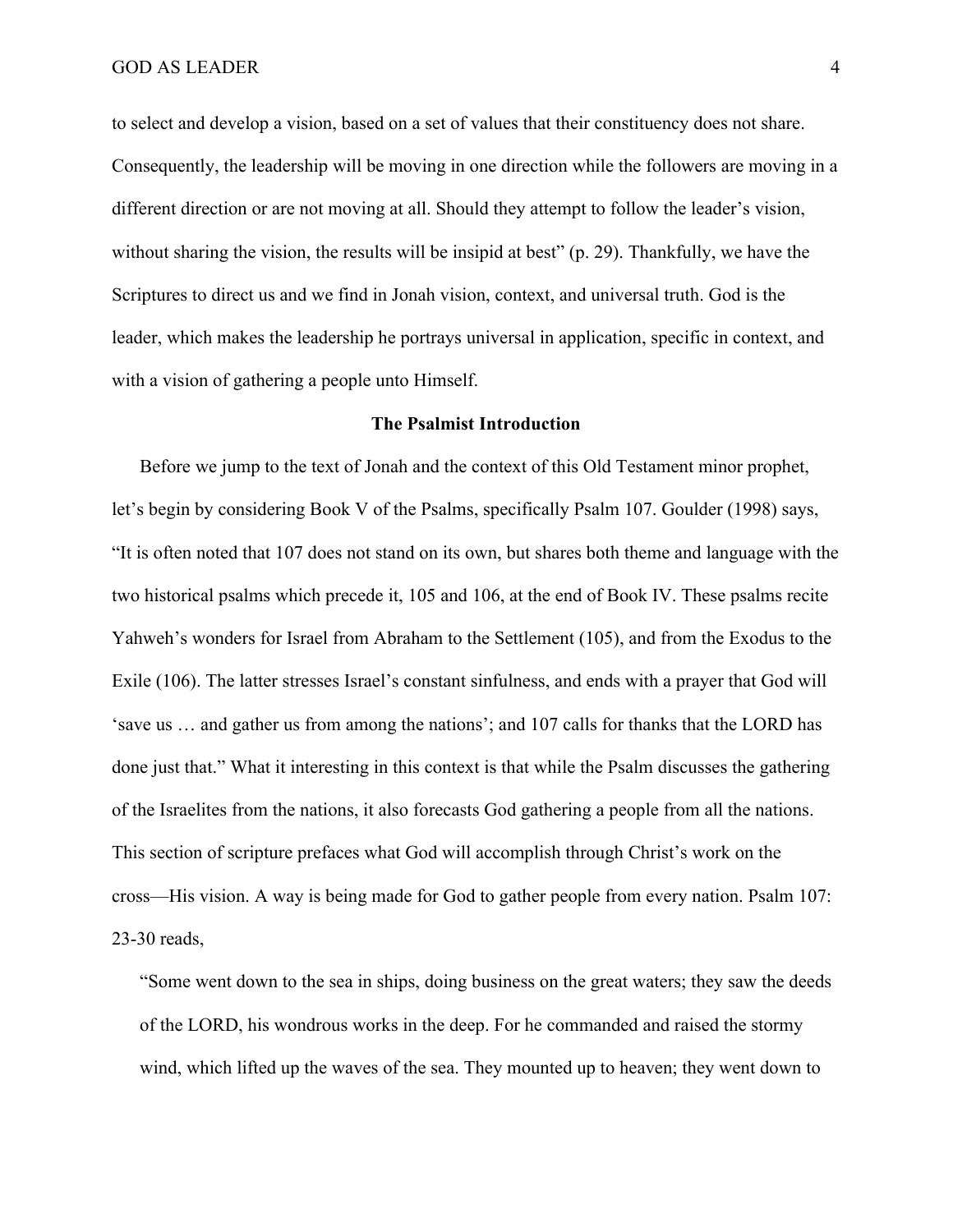the depths; their courage melted away in their evil plight; they reeled and staggered like drunken men and were at their wits' end. Then they cried to the LORD in their trouble, and he delivered them from their distress. He made the storm be still, and the waves of the sea were hushed. Then they were glad that the waters were quiet, and he brought them to their desired haven."

Several leadership themes emerge from this Psalm. Leadership requires going. The actors see the deeds of the Lord after they have gone down to the sea. Second, the challenges of life reveal the self. It was during the storm that the sailors discovered "their evil plight." It is in the midst of suffering and difficulty that our "courage melt[s] away." All personal knowledge, skills, and ability do not provide a forum upon which to stand when faced with dire circumstances. Instead, it is here that we cry "to the Lord in [our] trouble." And amazingly, the Lord delivers us. Yet, as we will learn from Jonah, the delivery may not go as we might expect. We find within these verses a prequel to the scene in which Jonah will be an actor with God as director. Robbins (1996) would describe the Jonah text as a "Divine History" where "divine powers direct historical processes and events toward certain results" (p. 123).

### **Jonah in History**

Allen (1976) says, "2 K. 14:25 sets [Jonah] in the reign of eighth-century B.B. king Jeroboam II as a nationalistic prophet who forecast the extension of the frontiers of the Northern Kingdom. He is thus ideal as the butt for an attack on religious nationalism. The author's Judean hearers would accept the fact of a prophetic revelation through Jonah, but Jonah's nationalistic sentiments would cause a natural resentment in minds that cherished a longstanding antipathy against the people of the north" (p. 179-180). There are a couple of elements at work within this framework. As we study Jonah, we see that Jonah has no love for Gentiles, especially the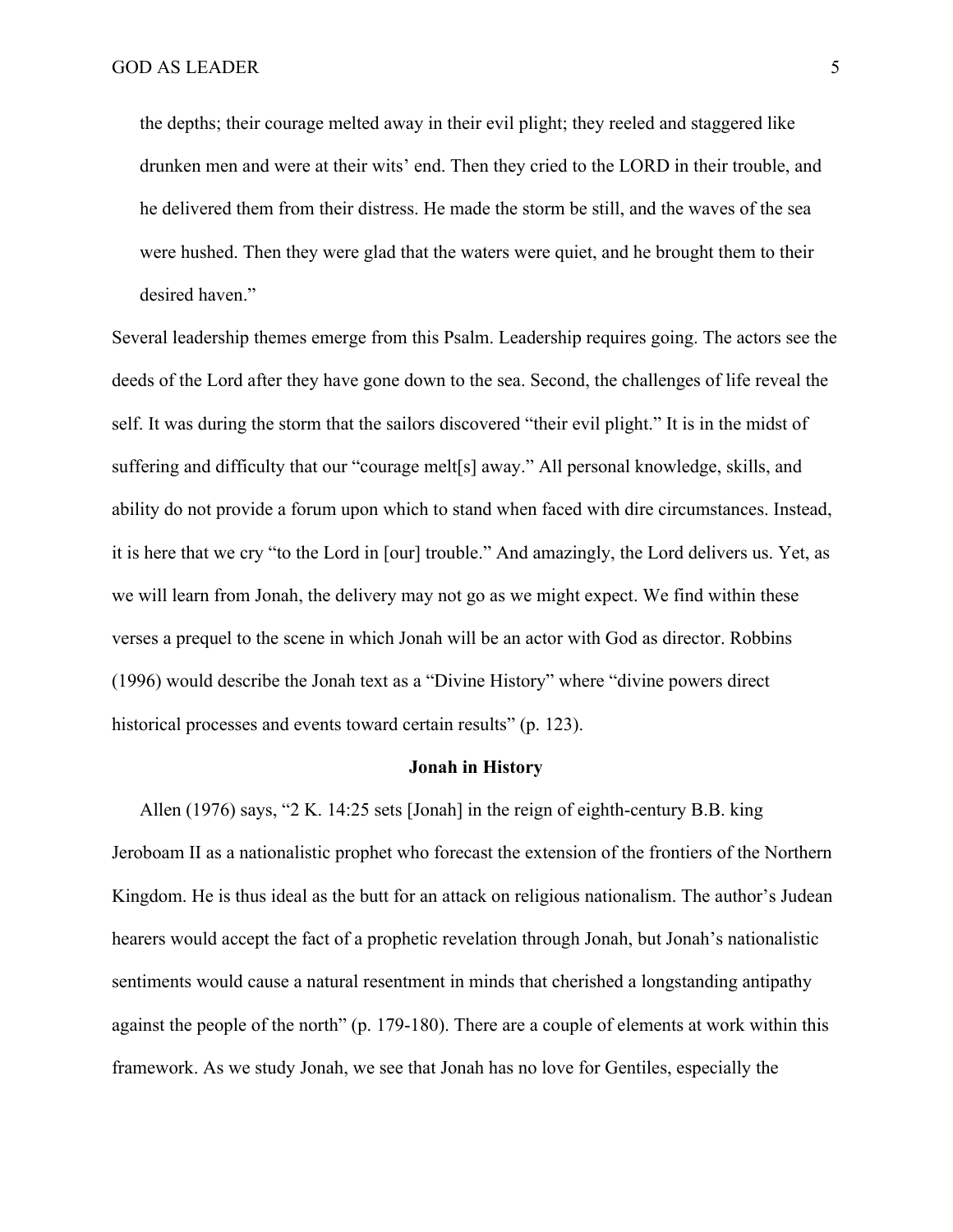Ninevites [part of the nation of Assyria] to whom God sends him. We also see that Judah has no love for the Northern Kingdom (Israel). The two kingdoms had just fought, as described in 2 K 14:11-14, and Israel had defeated Judah and taken all of the gold and silver from the temple back to Samaria. Therefore, Jonah provides an interesting context for studying leadership. There was fighting between the Israelites, battles with neighboring countries, and a great calamity had just been done to the temple itself not by outside invaders, but the Northern Kingdom. It was in this context that God calls Jonah to go to Ninevah. Perhaps we shouldn't be so hard on Jonah when he decides to run instead of willingly following God's plan to work not to reconcile the tension between warring "siblings." Instead, God chooses to save a people not just apart from his chosen people, but indeed their enemies.

#### **Jonah and the Sea**

When Jonah runs, he puts to sea (Jonah 1:3) to go "away from the presence of the Lord." The irony of this action is striking. Richter (2008) tells us, "In the mind of the Israelite, the sea evoked a mixture of myth and theology, fear and wonder" (p. 146). She goes on to show that "throughout the [Old Testament] story there is a recurring theme of Yahweh rescuing his people by delivering them from the sea. First there is creation, in which God contains and directs the sea such that its great power is harnessed to serve the needs of the created order. Then there is the flood, in which God makes use of the ark (Hebrew *t*ē*bat*) to rescue his people from the sea and therefore from judgment. Then the great deliverance under Moses in which God parts the Red Sea such that his people pass through on dry ground. Next, Joshua leads the children of Abraham into the Promised Land by parting the Jordan River—and again God's people pass through safely on dry ground" (Richter, 2008, p. 146). Therefore, Jonah going to the sea to flee from the Lord only sets him up to see the Lord in all His glory. God makes for an interesting leader because His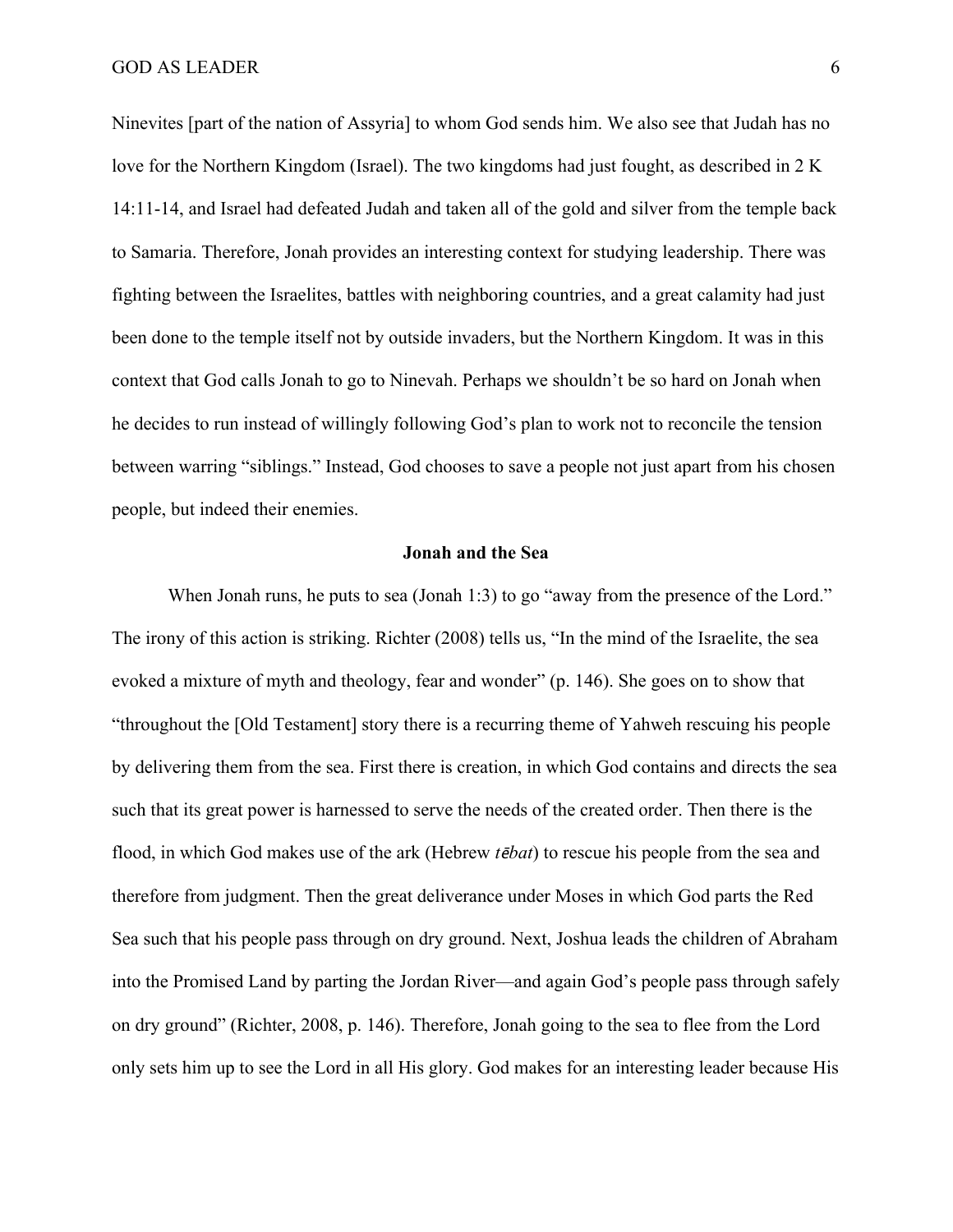leadership is chaos controlling. Unlike anything we might display, God displays His power by taking us into the chaos and forcing us to give up any sense of control while he proves His own. This action also prefaces God's action in the New Testament.

Jesus was also at sea, transiting the Sea of Galilee on a stormy day and, ironically, his disciples—fishermen no less—become scared during a storm. Richter (2008) says, "Like their ancestors, they find themselves panic-stricken that the sea will break loose and destroy them. And a very odd thing happens. The young Nazarene, seeing the fear in the eyes of his friends, stands up and speaks to the sea. And the sea, as it had on the morning of creation, obeys him. What do the witnesses to this stunning event say? Just what they ought: 'What kind of man is this, that even the winds and the sea obey him?' (Mt 8:27). The answer, of course, is that this is Yahweh the Son. And this event is one of the clearest declarations of Jesus' deity in the New Testament" (p. 146). Here we see that God is present in the tempest and always pursuing. He brings us into the chaos to show us Himself and in doing so, constantly reaffirms our relationship to Him. God is the leader.

Returning to the text of Jonah itself, we find that after Jonah reveals that he is fleeing from God (Jonah 1:10), the mariners ask what to do with him  $(v. 11)$ , and he tells them to throw him overboard (v. 12), they instead attempt to row to shore (v. 13). Spurgeon (1883) says, "the fleshly efforts of awakened sinners must inevitably fail" (p. 342). It is here that we first get a glimpse of the results of God's leadership in the life of Jonah. Jonah becomes an archetype for other earthly leaders. First, we find an honest confession. Jonah admits that he is running from God. Second, we find a willingness for self-sacrifice. We know from further study within the book that Jonah's willingness to be sacrificed did not emerge from a heart desiring to serve his fellow ship-riders. He was just as content to sleep through the storm until it sank the whole ship's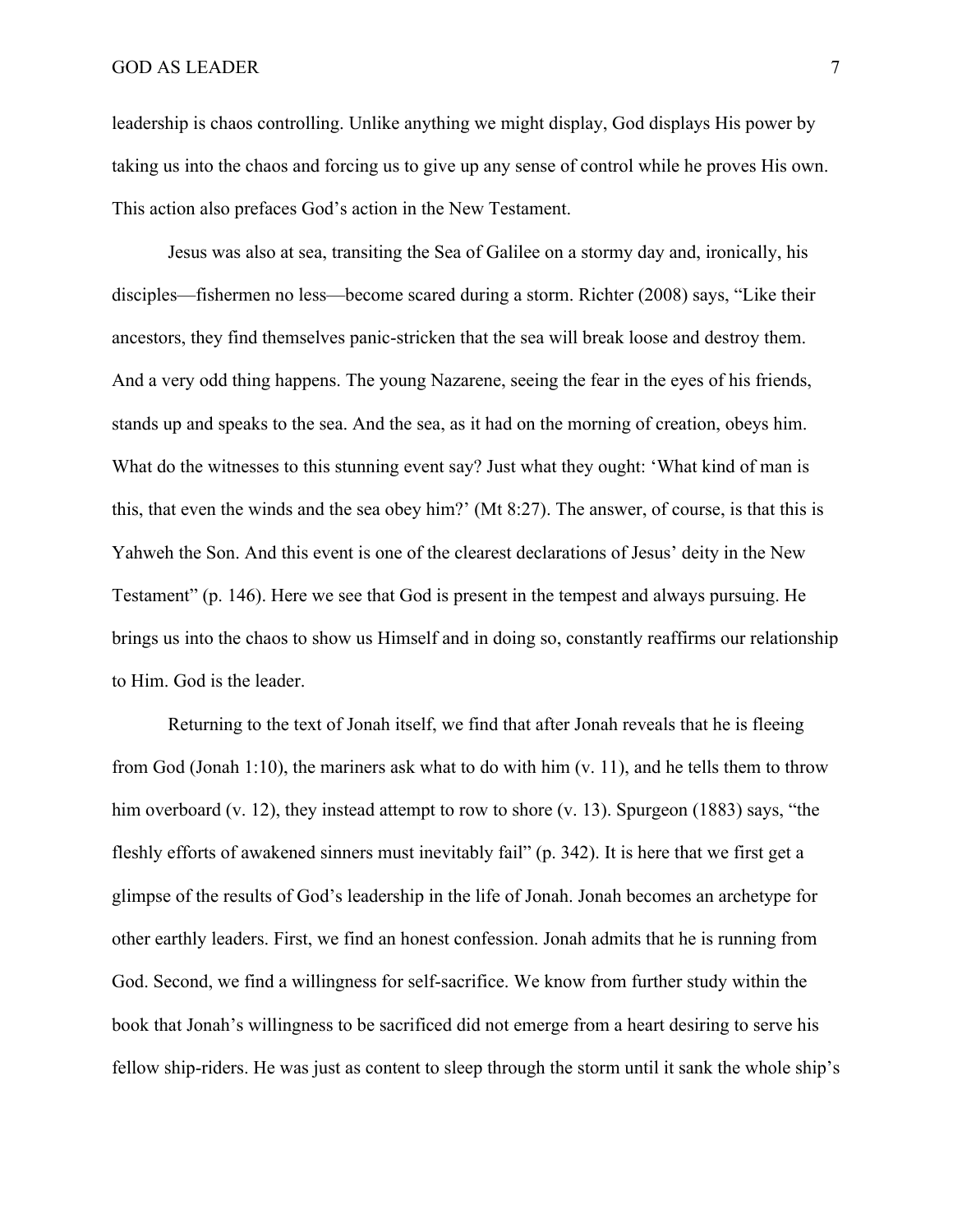company and he could attain death instead of proclaiming God to people who didn't "deserve" His mercy. Yet even in the midst of Jonah's selfishness, he professes the truth and serves those around him, however blind he might be to the fruit of his actions. Jonah is quick to attempt to give up his life, just not his ideas. What is life if Jonah has a relationship with God, whom he trusts for his salvation? Yet what if God is not who Jonah wants him to be? Must Jonah be a willing participant or can God just as easily use an unwilling man? If God is the leader, then human leadership must find its definition in service to God (or followership in context).

#### **Working for Salvation**

Also interesting in this passage is the willingness of the ship's crew to work for their salvation instead of accepting the profession of Jonah. Spurgeon (1883) says, "It is contrary to God's law for a sinner to get comfort by anything he can do for and by himself" (p. 342). It is not by our efforts that salvation comes, it is through submission to God. Instead, the crew is forced to throw Jonah overboard. It is here that the story gets interesting. Angry, discouraged, and ready to die, Jonah goes into the water. But he does not die. Instead, he is confined to the innards of a fish, and it is in this fish that Jonah is both kept from death and lovingly embraced by the Father. In this embrace, he is allowed to struggle all he wants even considering the vanity of his actions. This scenario is similar to the tactics taken in mental hospitals and by parents of children who temporarily lose control. In both cases, the goal is to restrain the individual not to prevent them from fighting, but to keep them safe as they fight. Once the fighting is done, they can be released. So it was with Jonah. After three days, Jonah prayed (Jonah 2:1), and in this prayer, he gives testimony to God. When confronted with the reality of human frailty, Jonah testifies, "Salvation belongs to the Lord" (Jonah 2:9).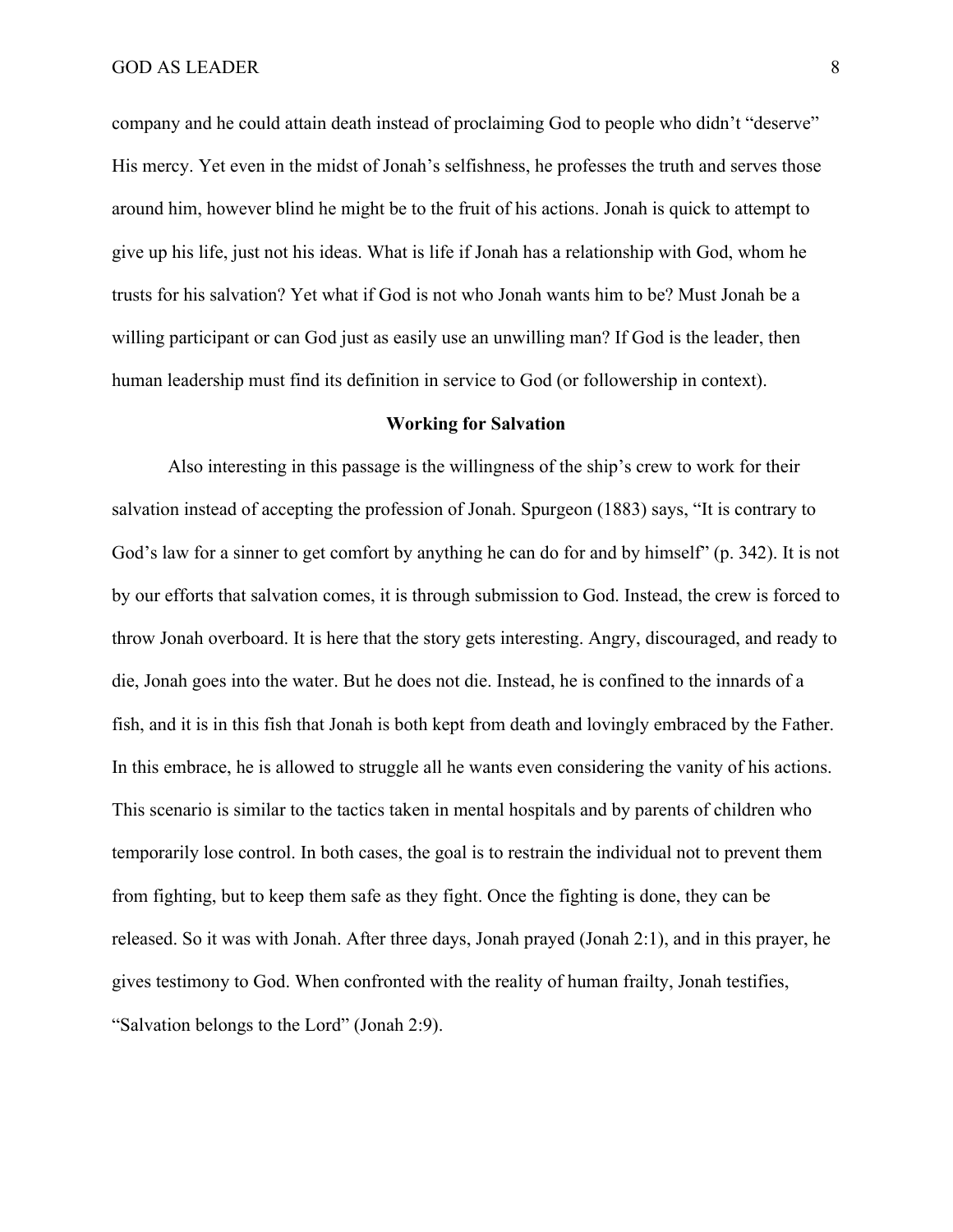Jonah has a patron and what is interesting about this patron is His willingness to use an ingrate. DeSilva (2000) describes it this way, "A generous-hearted patron may even choose a known ingrate—even someone who has previously failed to show gratitude for a previous gift granted by this same patron—to receive a favor *…* Repeated acts of kindness, like a farmer's ongoing labor over difficult soil, may yet awaken a slow heart to show gratitude and respond nobly" (p. 109). Therefore, if we take the Near Eastern view of patronage, we can see that Jonah (who has previously received a gift from God—relationship) does not show gratitude when that relationship creates an opportunity for Jonah to be a spokesman for God in calling a foreign city to repentance. God is offering to others the same salvation he offered to Jonah. Yet Jonah doesn't think they deserve it. Even after he testifies, the lesson has not sunk in.

Instead, Jonah is presumptuous in his relationship to God. Stott (2006) says, "Frequently in the Bible the God of creation and covenant is called 'the Most High God,' and is personally addressed in several Psalms as 'Yahweh Most High.' His lofty exaltation expresses both his sovereignty over the nations, the earth, and 'all gods' … who does not live in humanly constructed temples, since heaven is his throne and the earth is his footstool; so sinners should not presume" (p. 108). If we don't want to be thrown in the bucket with "sinners," Stott (2006) goes on to say, "We need to hear again the apostle Peter's sobering words: 'Since you call on a Father who judges each man's work impartially, live your lives … in reverent fear' (1 Peter 1:17). In other words, if we dare to call our judge our Father, we must beware presuming upon him" (p. 110). No one may presume upon God. Yet Jonah is not smitten for his presumption and mercy triumphs over justice. God continues to use him even as he continues to use us; he doesn't use us because he has to, but because he wants to. God's goal is not to tear us down, but build us up. Sproul (1985) says, "Far from God seeking to destroy the 'self,' as many distortions of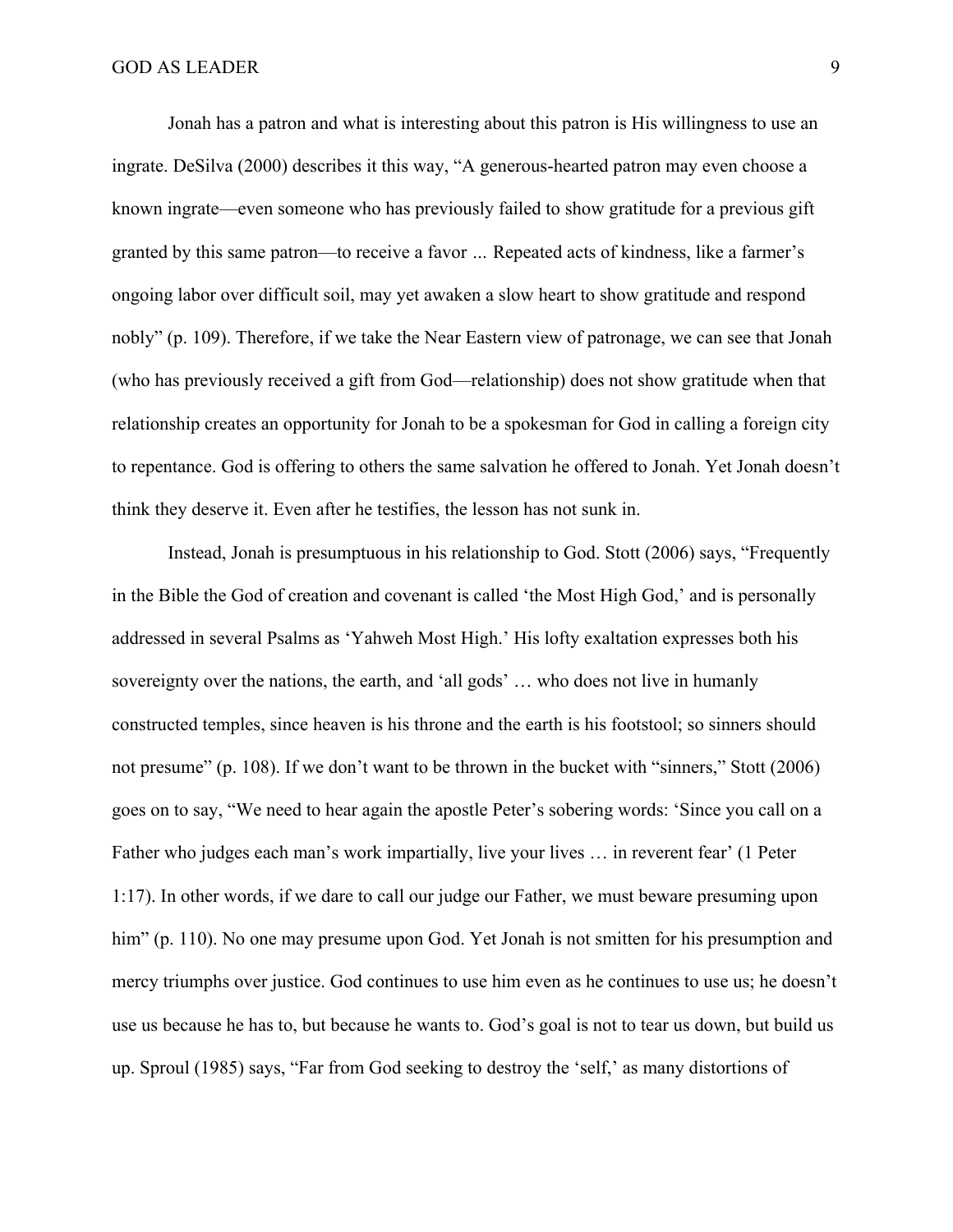Christianity would claim, God redeems the self. He heals the self so that it may be useful and fulfilled in the mission to which the person is called" (p. 33). It is only in reliance upon God that we can fully understand our responsibility before him. Brunner (1939) says, "One who has understood the nature of responsibility has understood the nature of man. Responsibility is not an attribute, it is the 'substance' of human existence. It contains everything, … [it is] that which distinguishes man from all other creatures.' Therefore, "if responsibility be eliminated, the whole meaning of human existence disappears" (p. 50). Jonah is given another chance to preach repentance to the Ninevites. God still wants to extend salvation. Relationship has been righted between God and Jonah. He is now in the position to get on with the task.

#### **Jonah Prefaces Christ**

There are several ways in which Jonah prefaces Christ in both the task and relationship responsibilities God gives him, which is an honorable comparison considering that Jesus himself says that Jonah is the sign (Mt 12, Luke 11). First, Jonah is sent to save a people outside of Israel. Christ serves to broaden those accepted by God to every nation and tribe. Second, Jonah must give himself over to God completely, acknowledging that salvation belongs to the Lord. Christ prays to the Father, "Into thy hands I commend my spirit" (Luke 23:46). We know from this prayer that Christ is wholly reliant on the Father at the point of death. Third, Jonah's testimony—like Christ's sacrifice—is accepted by God. The fish vomits out Jonah and Jesus' resurrection marks acceptance by God for Christ's sacrifice. Fourth, repentance is preached in Ninevah. Similarly, testimony to the finished work of Christ calls all people to repent. Fifth, God extends mercy to the Ninevites. This same mercy is now available to all people who place their trust in Christ's finished work on the cross. God's leadership always requires that we correctly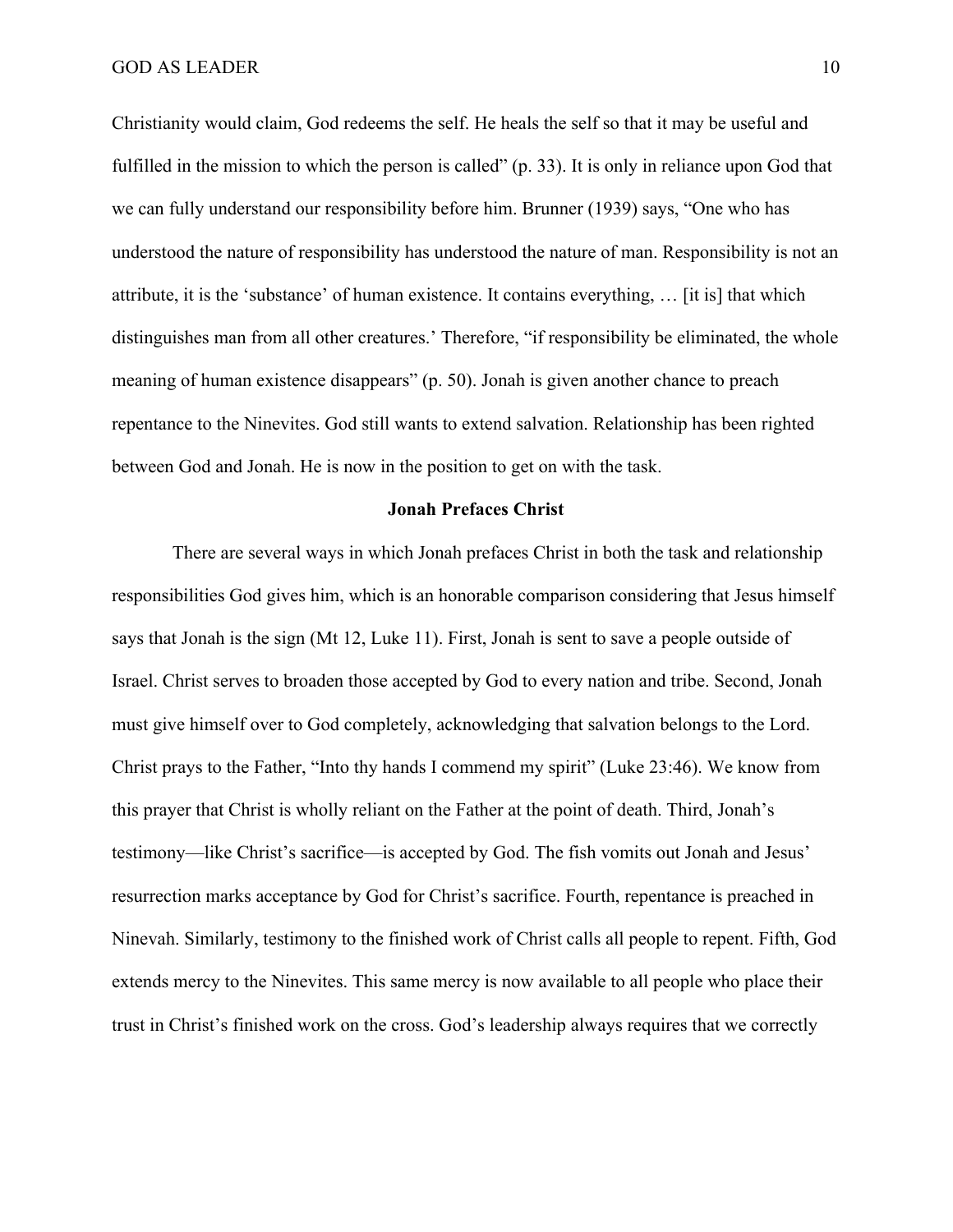identify ourselves in relationship to him. To see God is to recognize oneself. Correctly identifying self necessitates repentance.

# **Jonah Shows His Heart**

Yet Jonah is not satisfied with God's work, and complains in a prayer that the reason he ran from God's instruction was because he knew what God would do (Jonah 4:2). Jonah knew God deeply. The entire story began with a relationship, but Jonah wanted to choose who might receive mercy and the Ninevites were not on Jonah's list of the deserving. Under the fig tree, Jonah experienced Taylor's theory, "we cannot simply preserve our identity when our values collapse, just as we cannot simply maintain our value orientations during an identity crisis" (Joas, 2000, p. 146). Malphurs (1996) differentiates vision from values in this way, "a vision answers the question, *What* are we going to do? … values answer the question, *Why* do we do what we do?" (p. 32). Jonah's problem is that he wants his values to drive his behavior instead of God's vision. We saw earlier that God's vision is to draw a people for Himself from every nation. Jonah simply did not value people from every nation. He was more moved by self-pity than other-pity as evidenced by Jonah 4:6-11. And it is here that God illustrates the difference between ethics and God-led behavior. Kantian and post-Kantian ethics would tell us "that unless we are concerned with others in a non-impersonal way, our proper concern for the well-being of our own [moral character] is misguided in that it is doomed to be ineffectual" (Rist, 2001, p. 35). We find in the story of Jonah the opposite. Outside circumstances (Ninevah's repentance) force internal struggle (Jonah's anger) because others have been affected in a very personal way (their very lives have been saved). God did not choose Jonah because he was ethical or cared for the Ninevites on a personal level. He chose Jonah to multiply his impact to three distinct groups: the Ninevites, the ship's company when Jonah fled, and Jonah himself. God was teaching Jonah to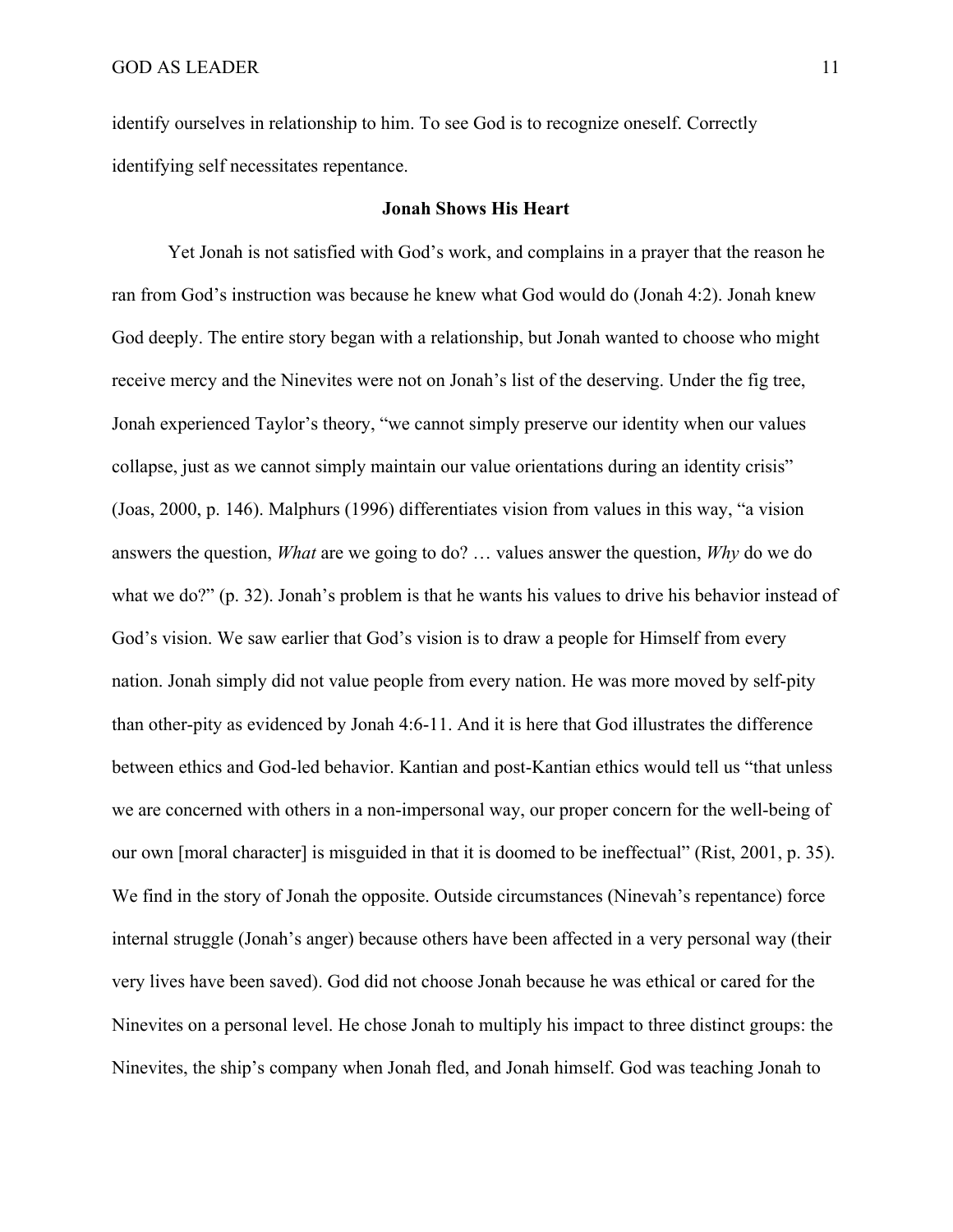care in a personal way, not to be effective, but to honor God who cares in a very personal way. God reveals Himself to Jonah in a way that Jonah had a hard time accepting. God cares more deeply and more personally than Jonah ever would.

# **Leadership Implications**

Jonah illustrates three likely responses from followers when tasks are given. The first reaction is shown in Jonah's initial rejection of the task. He disagrees with the task, so he runs. The second reaction is depicted in Jonah's willingness to go to Ninevah, but to fulfill the task from a sense of obligation, "what I have vowed I will pay" (Jonah 2:9). The third reaction is evidenced following task completion with regret, anger, and self-pity. The follower has fulfilled his obligations, but takes no delight in the vision.

The right response found within Jonah occurs when he is in the fish and testifies that "Salvation belongs to the Lord" (Jonah 2:9). It is interesting that a wrong response so often occurs right next to a right one. The right response illustrates clearly what God's leadership will produce; when God leads, change and growth will result, not death. It requires going, reveals the self, and turns people to God. God's leadership is chaos controlling, present in the tempest, and always pursuing.

Yet framing God as leader forces us to re-examine our own roles. If God is the leader, then human leadership must find its definition in service to God. It is essentially followership in context. Using Jonah as an archetype, we find that this service requires honest confession, selfsacrifice, testimony to God, task fulfillment, repentance to be preached, and values realignment. This realignment will result in us becoming more of who we are, not less.

## **Conclusions**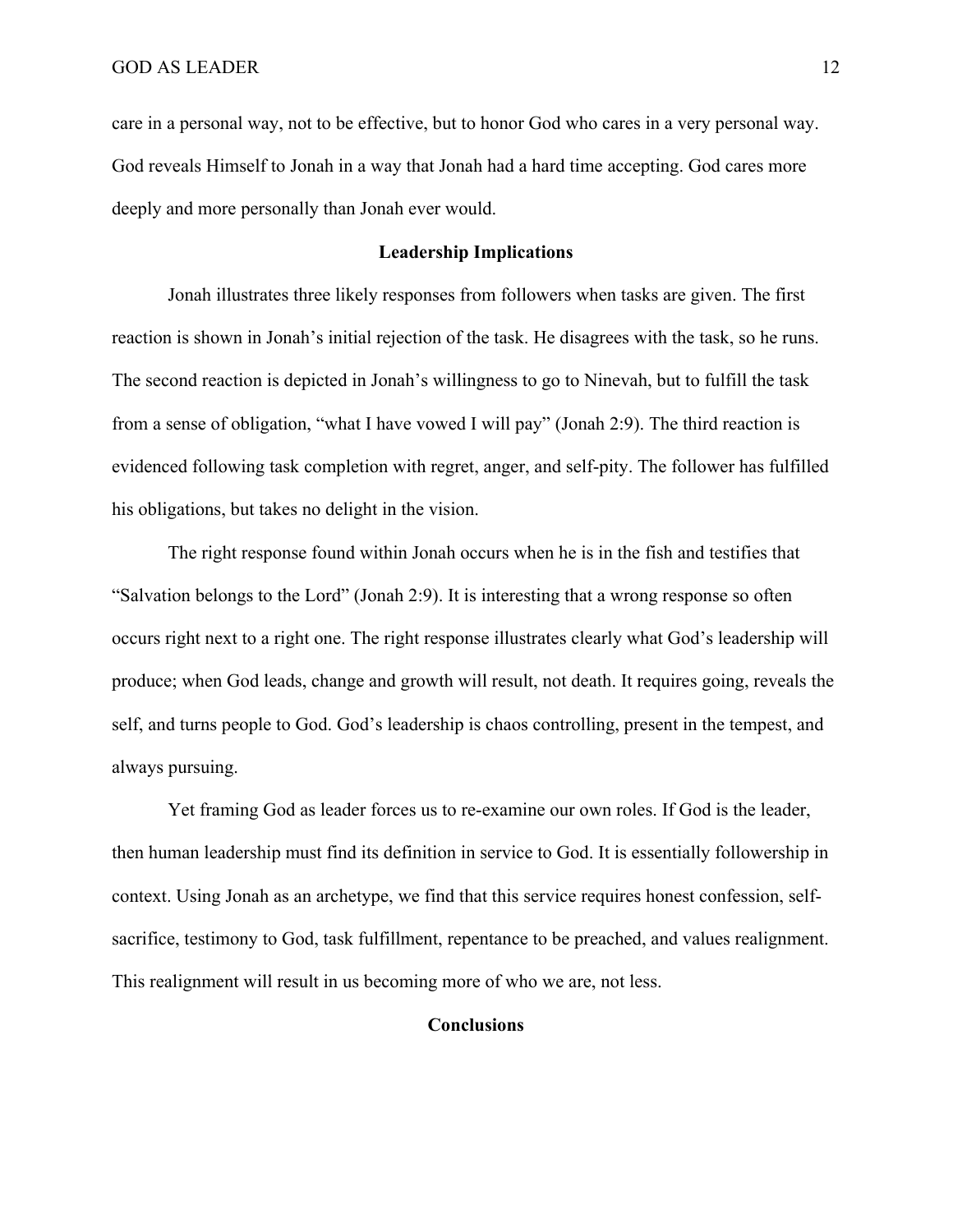By framing human leadership under the sovereign leadership of God, we are forced to reexamine our view of tasks and relationships. For Christians, relationship must come first. We cannot and will not serve a God we do not know. However, relationship does not preclude tasks, it anticipates them. Likewise, relationship does not merit presumption. Correctly identifying ourselves as sinners helps to frame our role in our relationship to God. We can ask what we will of God as Father, but we are often given tasks that we may neither anticipate or particularly desire.

From Jonah, we learn that service isn't always to those we want to serve. We learn that service won't always produce what we want. We learn that service won't always give comfort or happiness. Likewise, we learn that the most important component of service is not that it's *our* service. The central message of Jonah is that Salvation Belongs to the Lord: His glory will be maximized, His plan will be accomplished, and He is in the lead. The question left to us is "will we serve?"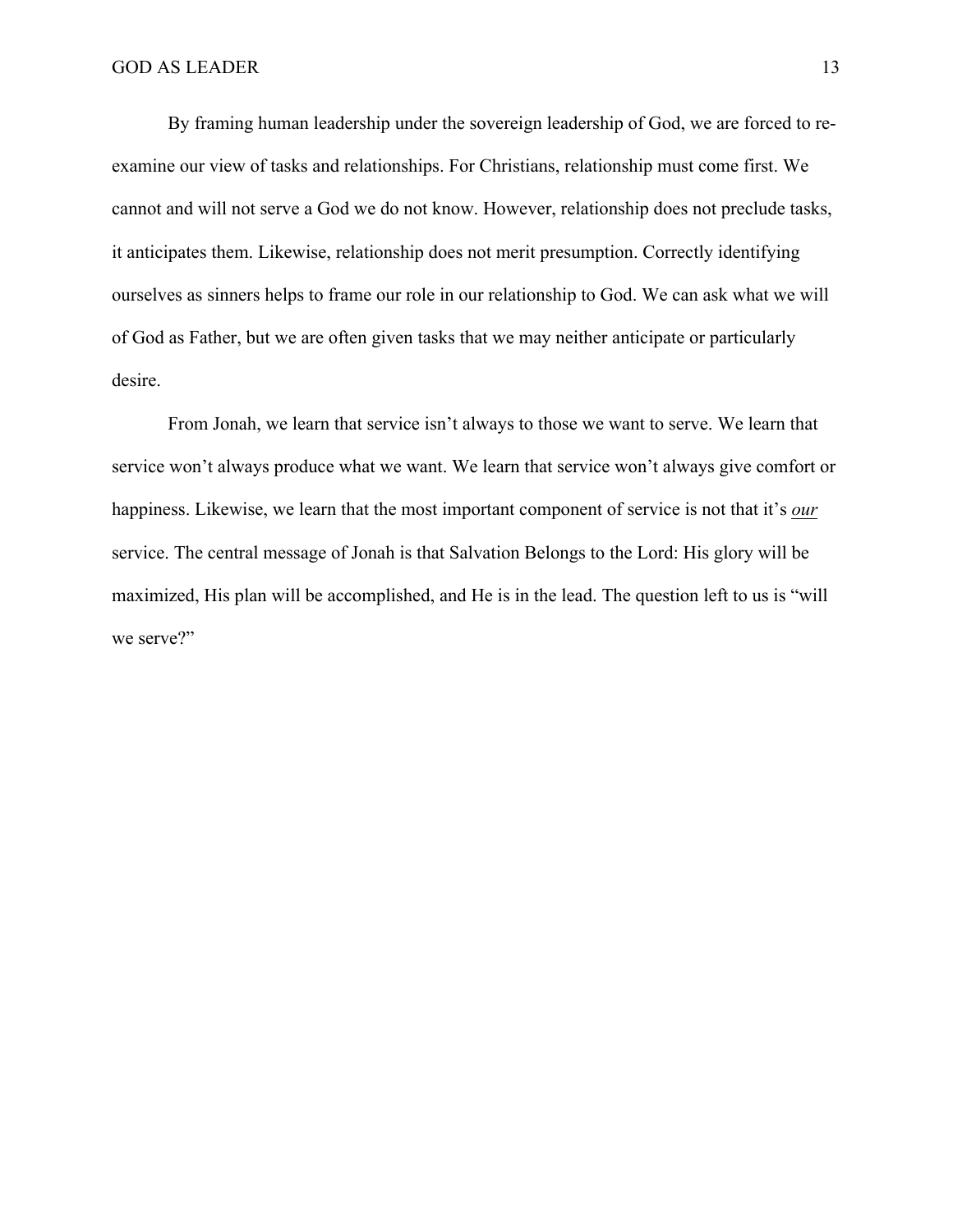#### **References**

- Allen, L. C. (1976*) The New International Commentary on the Old Testament: The Books of Joel, Obadiah, Jonah, and Micah*. Grand Rapids, MI: Wm. B. Eerdmans Publishing Co.
- Brunner, E. (1939) *Man in Revolt: A Christian Anhropology,* translated by Olive Wyon. 1937; reprint, London: Lutterworth.
- deSilva, D. A. (2000) *Honor, Patronage, Kinship & Purity: Unlocking New Testament Culture*. Downers Grove, IL: InterVarsity Press Academic.
- Goulder, M. D. (1998) *The Psalms of the Return (Book V, Psalms 107-150).* Sheffield, England: Sheffield Academic Press.
- Joas, H. (2000) *The Genesis of Values.* Translated by Gregory Moore. Chicago, IL: University of Chicago Press.
- Malphurs, A. (2003) *Values-Driven Leadership: Discovering and Developing Your Core Values for Ministry.* Grand Rapids, MI: BakerBooks.

McCullough, D. (2001) *John Adams.* New York, NY: Simon & Schuster.

- Richter, S. L. (2008) *The Epic of Eden: A Christian Entry into the New Testament.* Downers Grove, IL: Intervarsity Press.
- Rist, J. (2001) *The Cambridge Companion to Augustine.* Edited by Eleonore Stump and Norman Kretzmann. Cambridge, England: Cambridge University Press.
- Robbins, V. K. (1996) *Exploring the Texture of Texts: A Guide to Socio-Rhetorical Interpretation.* Harrisburg, PA: Trinity Press International.

Sproul, R. C. (1985) *The Holiness of God*. Carol Stream, IL: Tyndale House Publishers, Inc.

Spurgeon, C. H. (1883) *Spurgeon's Sermons, Vol 7-8.* Grand Rapids, MI: BakerBooks.